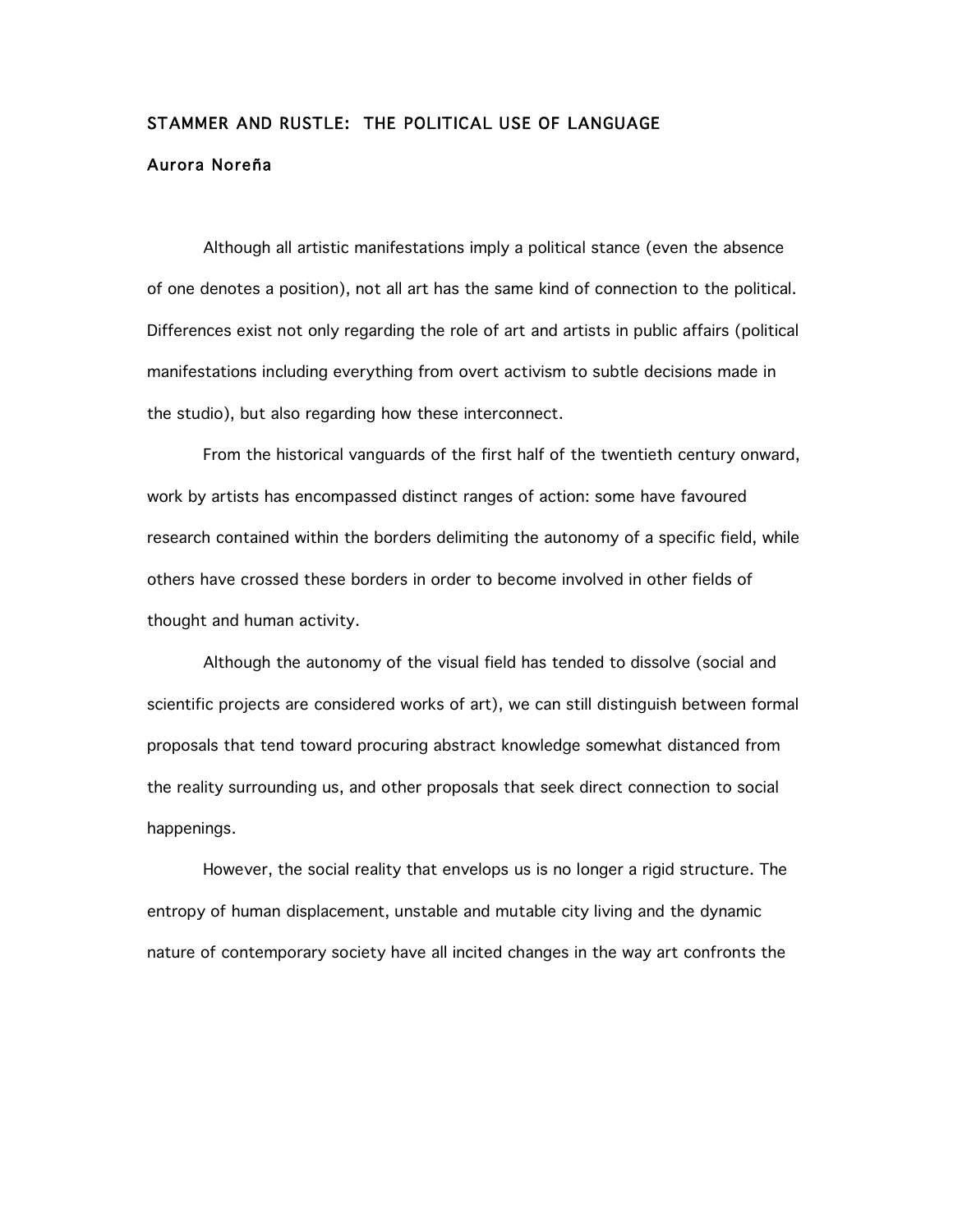aforementioned reality.

If we define art as a symbolic mediation –a representation– between reality and the individual (and at the same time as a semiotic act in which a thing stands in place of something else, thereby speaking for it in its absence), we can observe two important changes. The first of these changes is the reduction of indices of mediation in which reality is "presented" rather than "represented", in the hopes of achieving a better fidelity to the variable nature of reality (although it is true that in art it is impossible to arrive at a zero point of symbolic mediation). The second change is the use of new mediation tactics distinct from the symbolic convention: simulacrum, irony, analogy and parody as new ways of reflecting an annihilated reality and a rupture in the logic of reading works of art.

In her latest exhibition, *Stammer and Rustle...And Other Word Games*, Dianne Pearce shares with us new work created in the past few years, fortifying –and at the same time weakening– symbolic mediation between the individual and reality by means of surprising, partializing and simulating this reality. The contradiction is due to the fact that although she indeed secures mediation, she does so by employing other tactics that modify the symbolic.

Her preoccupation with public issues is evident in her complex syntactic catalogue: didactic illustrations (Polyphonic Novel and Sublime Alienation), anonymous and institutionalized assertions on feminine nature and behaviour (*Words of* Wisdom/Verbal Abuse), pejorative names used to marginalize people (Better Left)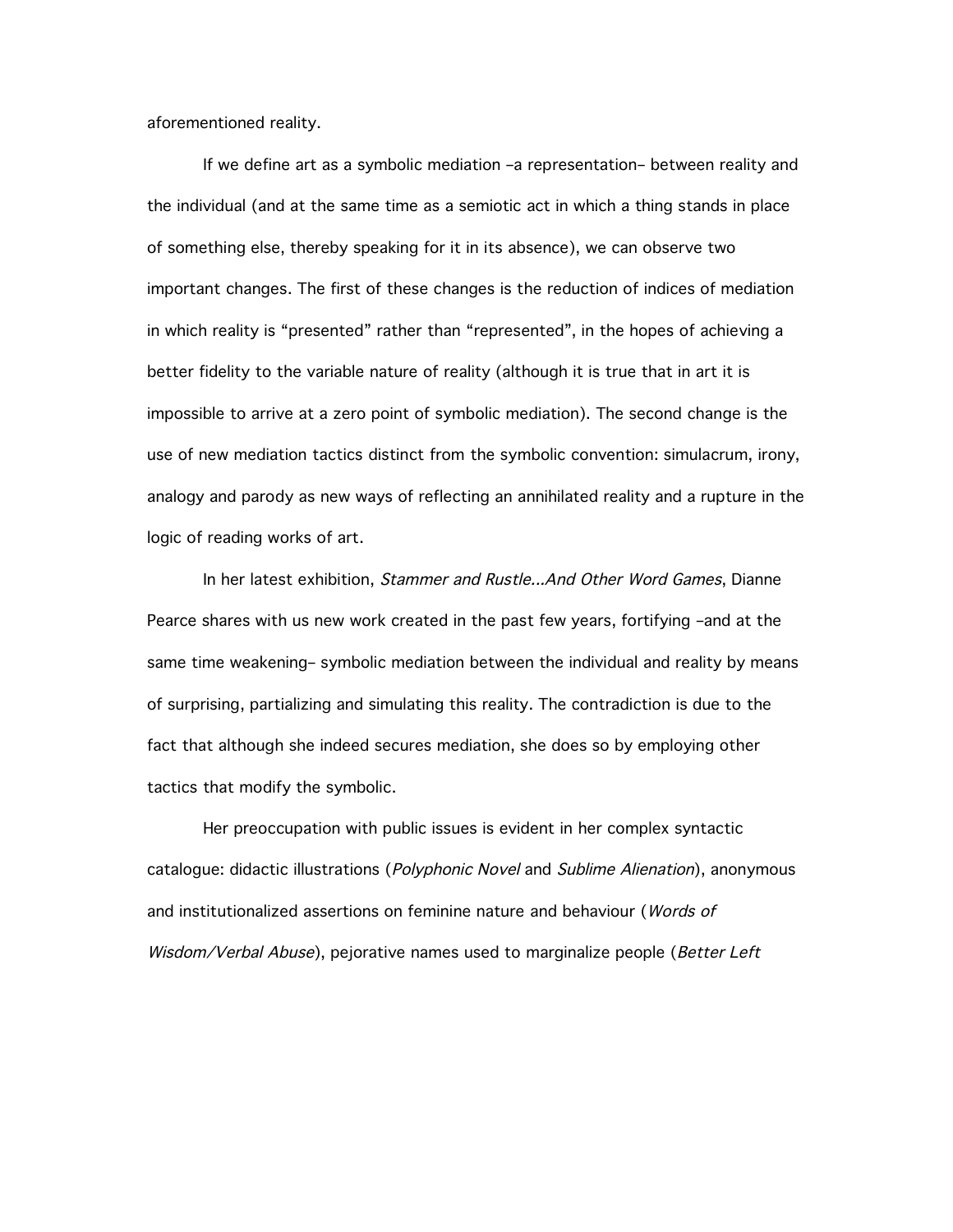Unsaid), graphics and language on flyers (Vast Regions of Dominion) and cut-out floral letters with decorative wainscoting (*Wallflowers*) interweave with pictorial features that connect objects with concepts in a variety of ways, running the gamut from arbitrary proximity to elaborate encounters.

The amalgamation of images and words from diverse origins and natures construct, semantically, an inert context that this Canadian artist activates with veiled associations and glimpses into her personal experiences (all the while involving the spectator, as we will see below). The personal references are not intended to be autobiographical; rather, they are a matter of perspective. Zadie Smith, writing about authors, makes an affirmation that is also true of artists: she states that the writer (or in our case, the artist) must "express, in the most precise way, their way of being in the world" [emphasis mine, Reforma].

Family experiences, medical practices, a penchant for wallpaper used to decorate the family home, along with her condition as a twin and her first adolescent social experiences are but a few of these references, and although they are hidden from the general public (they appear as indecipherable elements), they contain syntactic and semantic insertions that infringe a specific meaning upon the public terrain.

The eventful and heterogeneous social material resulting from this intersection recognizes "culture as a place of conflict" [Foster 103], much like a field upon which battles for social equality can be enacted (battles that humans have not yet been able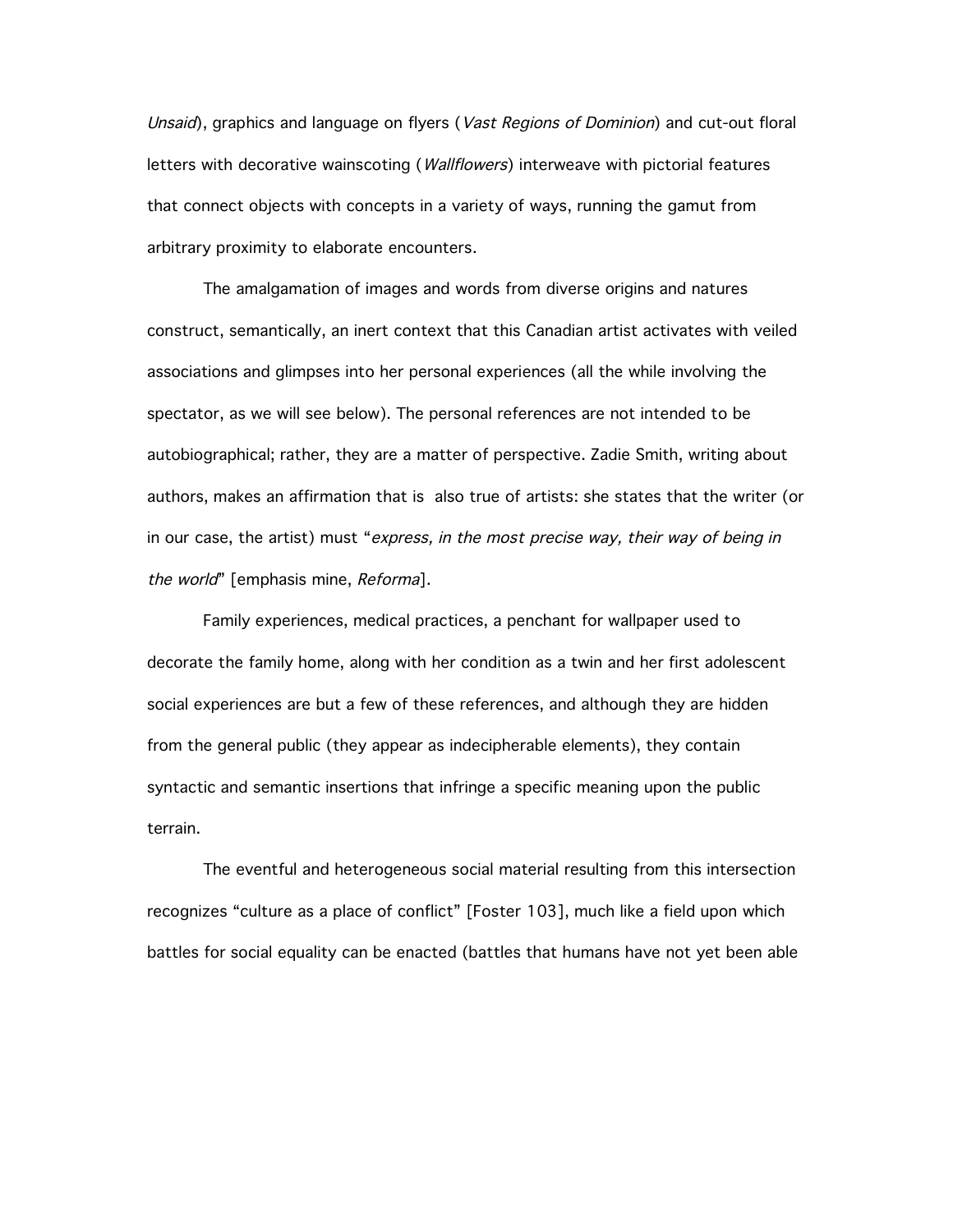to resolve).

Gender inequality, marginalization according to race, ethnic group or sexual preference, and the socio-economic effects of neo-colonialism on diverse populations are but a few social themes the artist presents in the visual field for our analysis and reflection. Here, within the hegemonic codes of cultural and social representation of these phenomena, she finds the necessary material to articulate her discourse (for it is here that difference and inequality are converted into concrete forms).

Although her codes of "presentation" comprise images, gestures, conducts and human acts, Pearce centres her exploration on linguistic codification, and in particular on two premises: first, on the aforementioned relationship between the nature of both language and social structures and interactions and, second, on the creative aspect of this relationship.

The connection between language and social structure is explored in pieces such as Words of Wisdom/Verbal Abuse, where phrases cut from plasticized floral tablecloths reference the patriarchal condition of male-female interaction. In Better Left Unsaid, hurtful words in three languages (two of which are official to Canada) –like puñal, franchute, tortillera, red skin, trailera, noire, pata rajada, bimbo, chacha, yuppie, etc.– mark relations of dominion, establish distance from the "different" and speak of the segregation, through language, sought by groups in power in order to ensure protection from the "other". Finally, in Vast Regions of Dominion, Pearce points to the association between power and knowledge.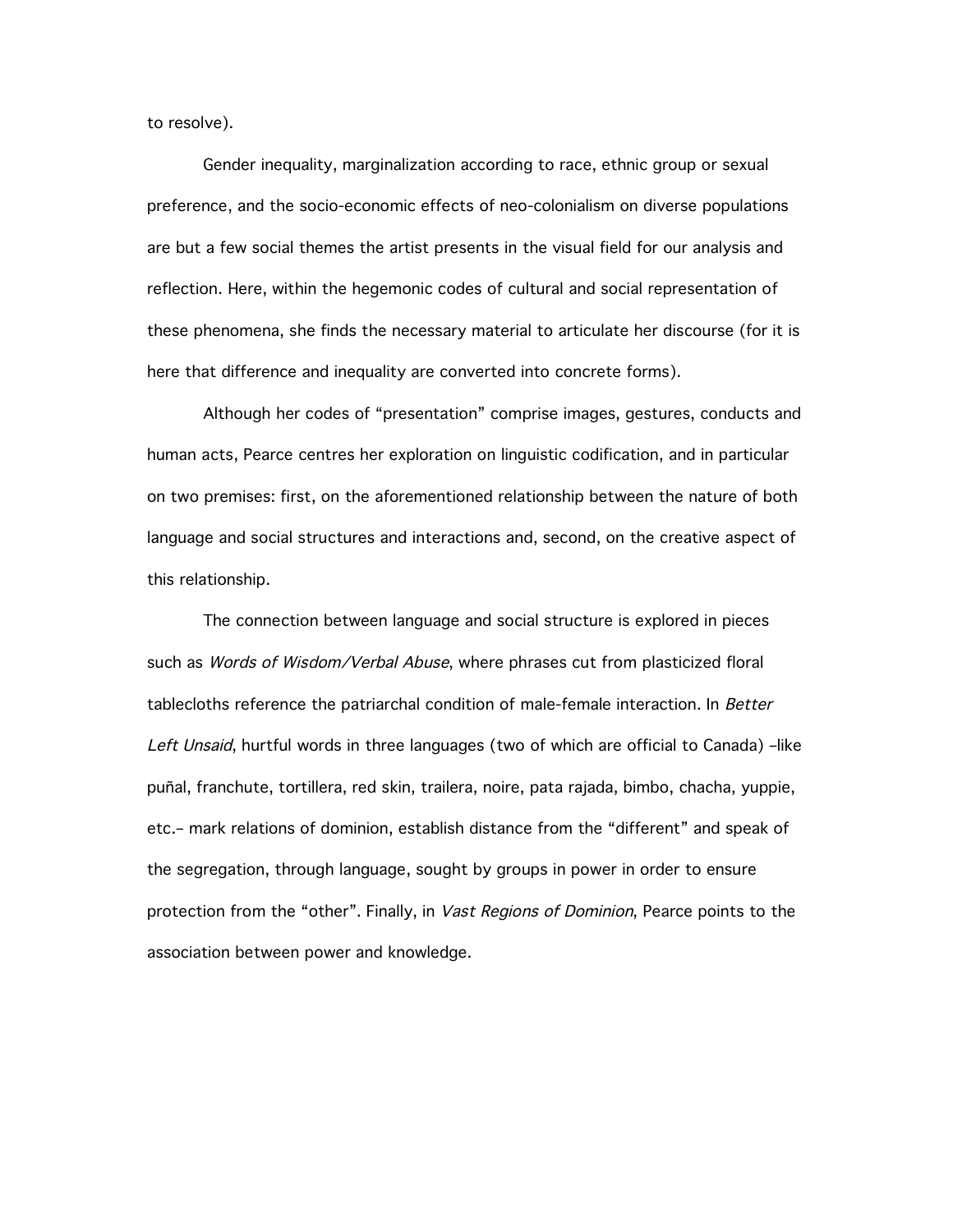The ways of mediating this reality appear to move in a direction opposite to that of the conventional symbolic approach. Parody (the racist lexicon on the punched plastic is converted into something that vacillates between joking and aggression) and simulacrum (due to their material and superficiality, we believe the phrases about feminine behaviour to be far from reality, but they are indeed real -or more than real) acquire a sense of counter-messages.

To explore the creative possibilities of language, Pearce employs different strategies. The participation of the spectator and the inquiry of his or her distinct levels of involvement in the process and finishing of the work are the artist's principal concerns. To incite the visitor to create diverse expressions or messages, *Polyphonic* Novel offers 516 rubber stamps with didactic images from the New Ninth Webster's Collegiate Dictionary as minimal units of a pseudo-language, and as elemental components required for constructing sentences.

And in the seven wooden panels with wallpaper and acrylic that comprise the series *Sublime Alienation*, she invites the spectator to participate in the process of weaving shoelaces through the drilled holes, thereby tracing the outline of painted figures and thus finishing the pieces. But on this occasion, although the public is given a task to do, the very intervention of the spectator calls into question ones liberties. The rigidity of the game's rules and the reduced free will that they imply (the spectator is only allowed to weave in the existent holes) can either refer to the freedom permitted by the restrictive laws of language (where, contrary to what one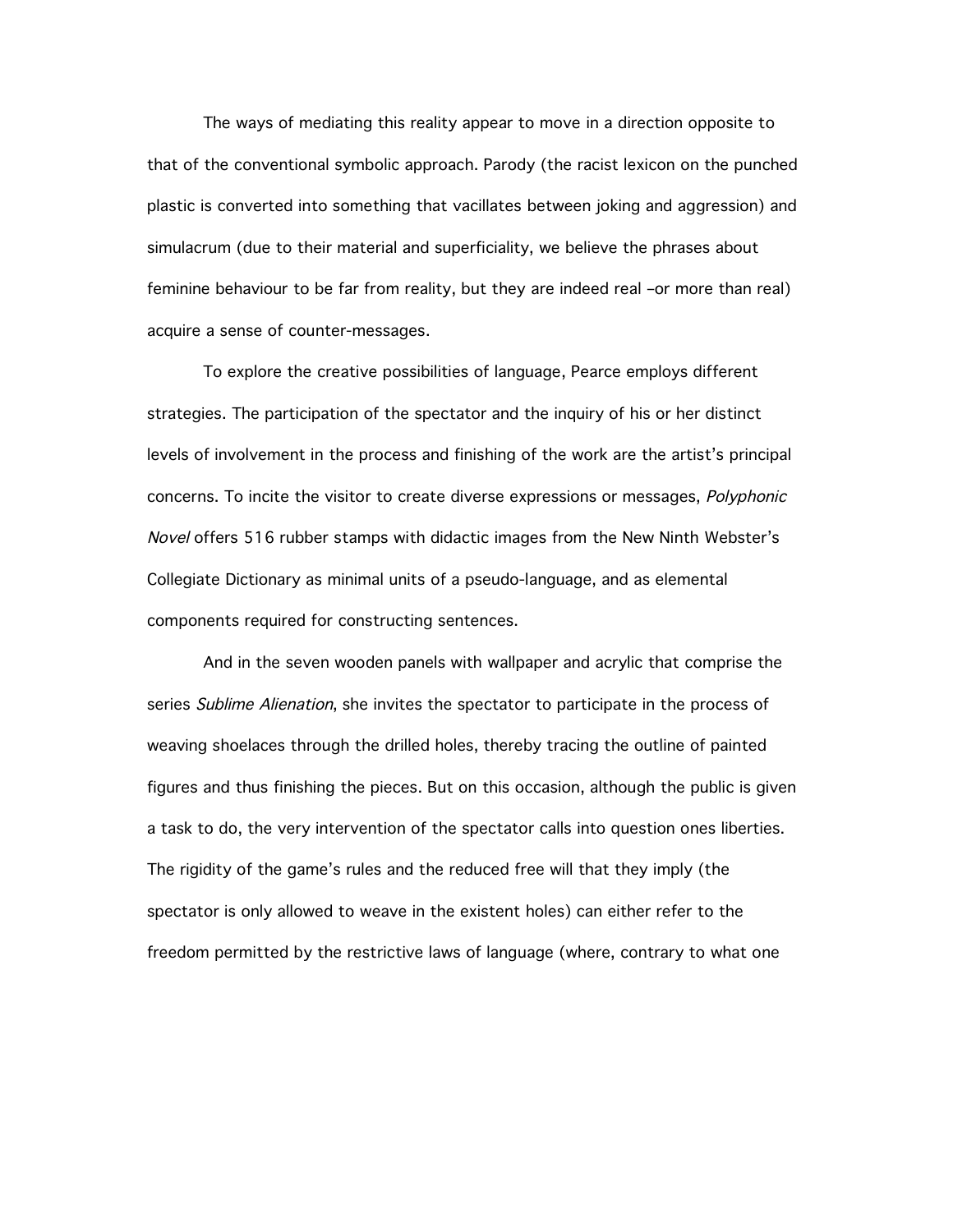might believe, freedom can not exist without rules, as long as it is understood as the capacity to realize significant acts), or can question the creative liberty of language resulting from society's inertia and power relations.

Both of these aspects –the suitability of language to the processes and inertias of social interaction, as well as the creative aspect that allows language to adapt to the conditions of eventuality, chance and mutability present in contemporary societies– make evident that language, as with art, is always subject to political use.

Whispering and stammering are two modalities of speech that distort messages by making them confused or unintelligible. Dianne Pearce uses them as analogies in her process of destabilizing language, to make evident its internal tensions and its condition as a symbolic system of expression and communication: inconclusive and open, always subject to new inter-social relations, and always as a vehicle of thought.

Mexico City, March 7, 2007

## References

Smith, Zadie. "Para fracasar mejor" [To Fail Better]. Essay originally published in The Guardian and partially reproduced in "El Ángel, Suplemento Cultural" [The Angel, Cultural Supplement] of the Mexico city newspaper Reforma. February 18, 2007. Foster, Hal. "Recodificaciones: Hacia una noción de lo político en el arte contemporáneo" [Recodifications: Towards a Notion of the Political in